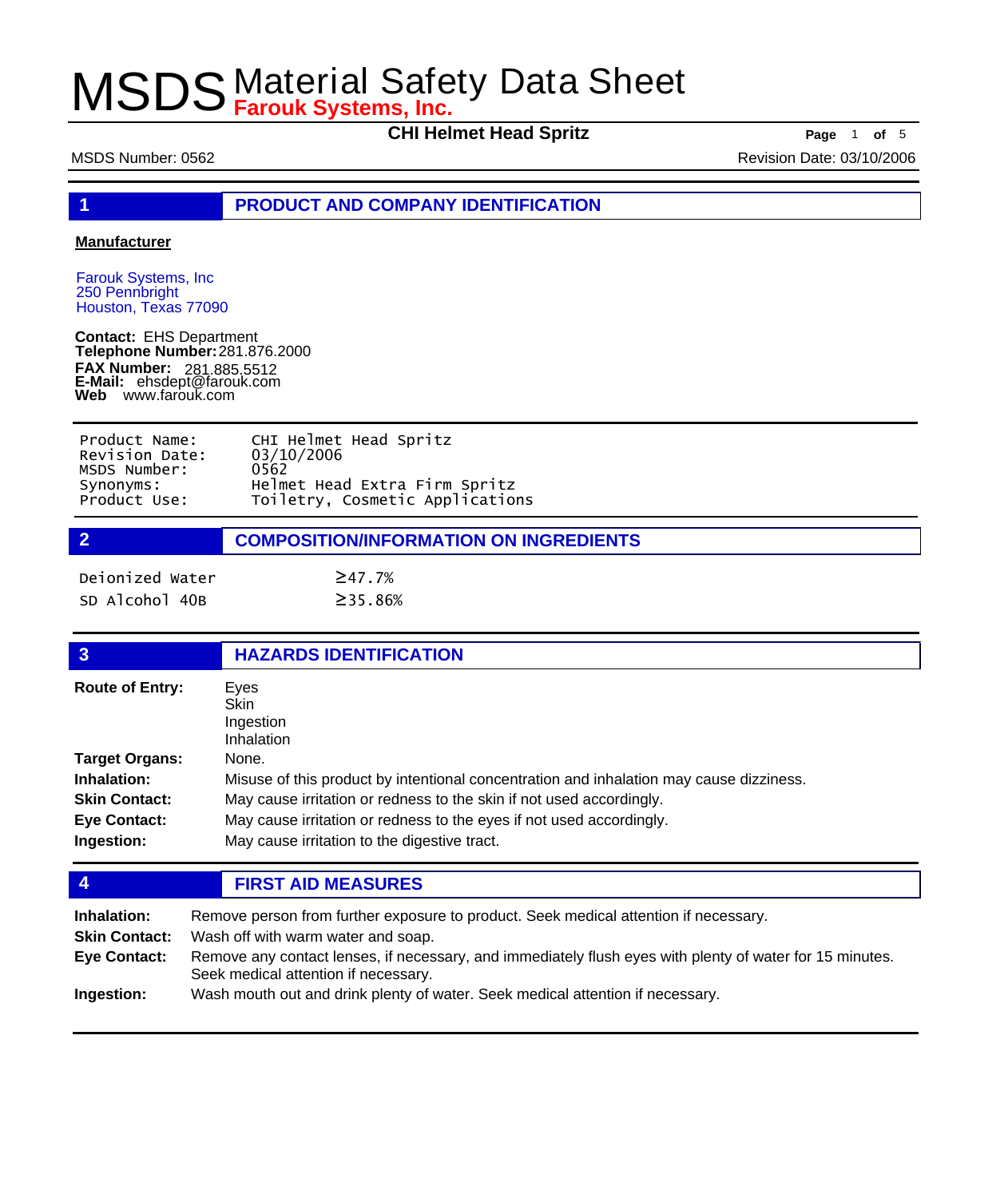**CHI Helmet Head Spritz Page** <sup>2</sup> **of** <sup>5</sup>

MSDS Number: 0562 Revision Date: 03/10/2006

## **5 FIRE FIGHTING MEASURES**

FLASHPOINT AND METHOD: 121º F Closed Cup Method FLAMMABLE LIQUIDS: Not available. AUTO IGNITION TEMP: Not available FLAMMABLE CLASS: NFPA rating of 2. BURNING RATE OF SOLID: Not available GENERAL HAZARDS: Evacuate personnel downwind of fire to avoid inhalation of fumes and smoke. EXTINGUISHING METHODS: Chemical type foam, CO2(Carbon Dioxide), Dry Chemical, Water Fog HAZARDOUS COMBUSTION PRODUCTS: None.

FIRE FIGHTING PROCEDURES: This product is a flammable substance. However, hazardous decomposition and combustion products may be formed in a fire situation. Cool exposed containers with water spray to prevent overheating.

FIRE FIGHTING EQUIPMENT: Respiratory and eye protection are required for fire fighting personnel. Full protective equipment (Bunker Gear) and self contained breathing apparatus (SCBA) should be used for all indoor fires and significant outdoor fires. For small outdoor fires, which may be easily extinguished with a portable fire extinguisher, use of a SCBA may not be needed.

## **6 ACCIDENTAL RELEASE MEASURES**

SMALL SPILL: When a spill occurs, use absorbent material on the substance. Dispose of the material according to all local, state and federal regulations. Always use an absorbent material when cleaning up a spill.

ENVIRONMENTAL PRECAUTIONS: Avoid run-off or release into sewers, stormdrains and waterways.

GENERAL PRECAUTIONS: Remove containers away from oxidizing materials.

### **7 HANDLING AND STORAGE** Use appropriate personal protective equipment as specified in Section 8. Handle in a manner consistent with good household/personal techniques and practices. **Handling Precautions:** Keep containers/bottles securely sealed when not in use. Store in cool/dry conditions that do not exceed room temperature. **Storage Requirements:**

## **8 EXPOSURE CONTROLS/PERSONAL PROTECTION**

These recommendations provide general guideance for handling this product safely. Because specific use conditions may vary, safety procedures should be developed for each specific application of this product. When developing procedures, always consider potential waste, disposal and personal safety issues. **Engineering Controls:** EYES AND FACE: For reasonable foreseeable uses of this product, eye and face protection is not required. SKIN: For reasonable foreseeable uses of this product, skin protection is not required. RESPIRATORY: For reasonable foreseeable uses of this product, respiratory protection is not required. **Protective Equipment:** EXPOSURE GUIDELINES: Overexposure is unlikely. Since all parameters cannot be foreseen, the use of engineering controls to reduce exposure may be necessary.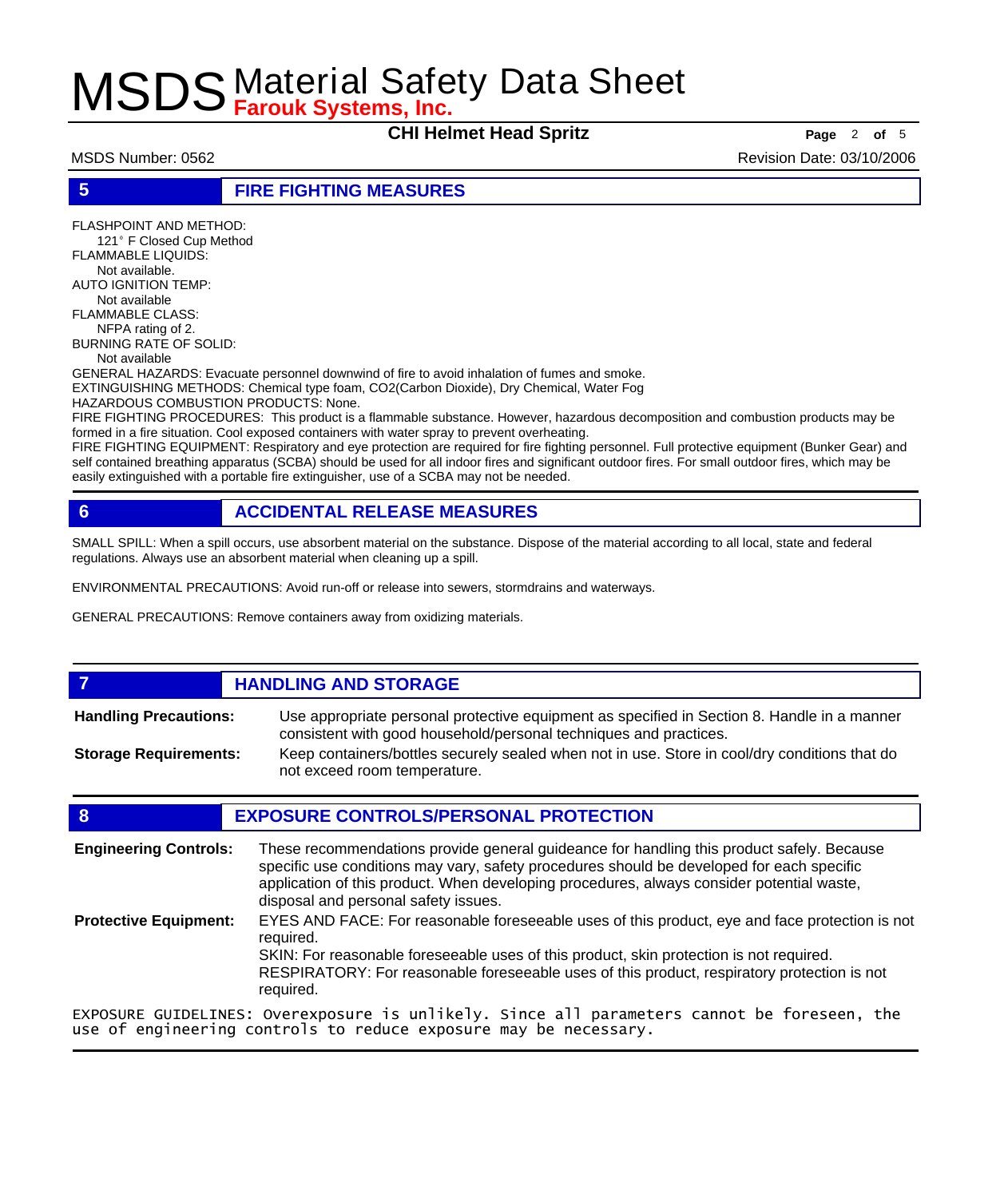**CHI Helmet Head Spritz Page** <sup>3</sup> **of** <sup>5</sup>

MSDS Number: 0562 Revision Date: 03/10/2006

## **9 PHYSICAL AND CHEMICAL PROPERTIES**

**Appearance:** Clear to light amber colored liquid **Physical State:** Liquid **Odor:** Pleasant fragrance **pH:** 7.5 - 8.5 **Vapor Pressure: Vapor Density:**

**Boiling Point:** N/A **Freezing/Melting Pt.:** N/A **Solubility:** Soluble in water. **Spec Grav./Density:** 0.89 - 0.93

| 10                                       | <b>STABILITY AND REACTIVITY</b>                                                                |
|------------------------------------------|------------------------------------------------------------------------------------------------|
| <b>Stability:</b>                        | YES                                                                                            |
| <b>Conditions to avoid:</b>              | Extreme temperatures. This product is an aerosol and should not be incinerated.<br>Open flame. |
| Materials to avoid (incompatability):    | Keep away from oxidizing materials and flame.                                                  |
| <b>Hazardous Decomposition products:</b> | None known.                                                                                    |
| <b>Hazardous Polymerization:</b>         | Will Not Occur.                                                                                |

## **11 TOXICOLOGICAL INFORMATION**

ACUTE: DERMAL LD50: Mild-moderate irritant. ORAL LD50: >5 g/kg oral rat (non-toxic) Not tested on animals. INHALATION LC50: Could be harmful or fatal if misused improperly. EYE EFFECTS: This product may cause irritation to eyes if not used under normal conditions. Mild irritant. TARGET ORGANS: NONE. SENSITIZATIONS: Not available. CARCINOGENICITY: IARC: Listed by IARC - No. NTP: Listed by NTP - No. OSHA: Listed by OSHA - No.

MUTAGENICITY: Not available. REPRODUCTIVE EFFECTS: None. TERATOGENIC EFFECTS: Not available.

## **12 ECOLOGICAL INFORMATION**

ENVIRONMENTAL DATA: Not available. ECOTOXICOLOGICAL INFO: Not available. DISTRIBUTION: Not available. CHEMICAL FATE INFO: Not available.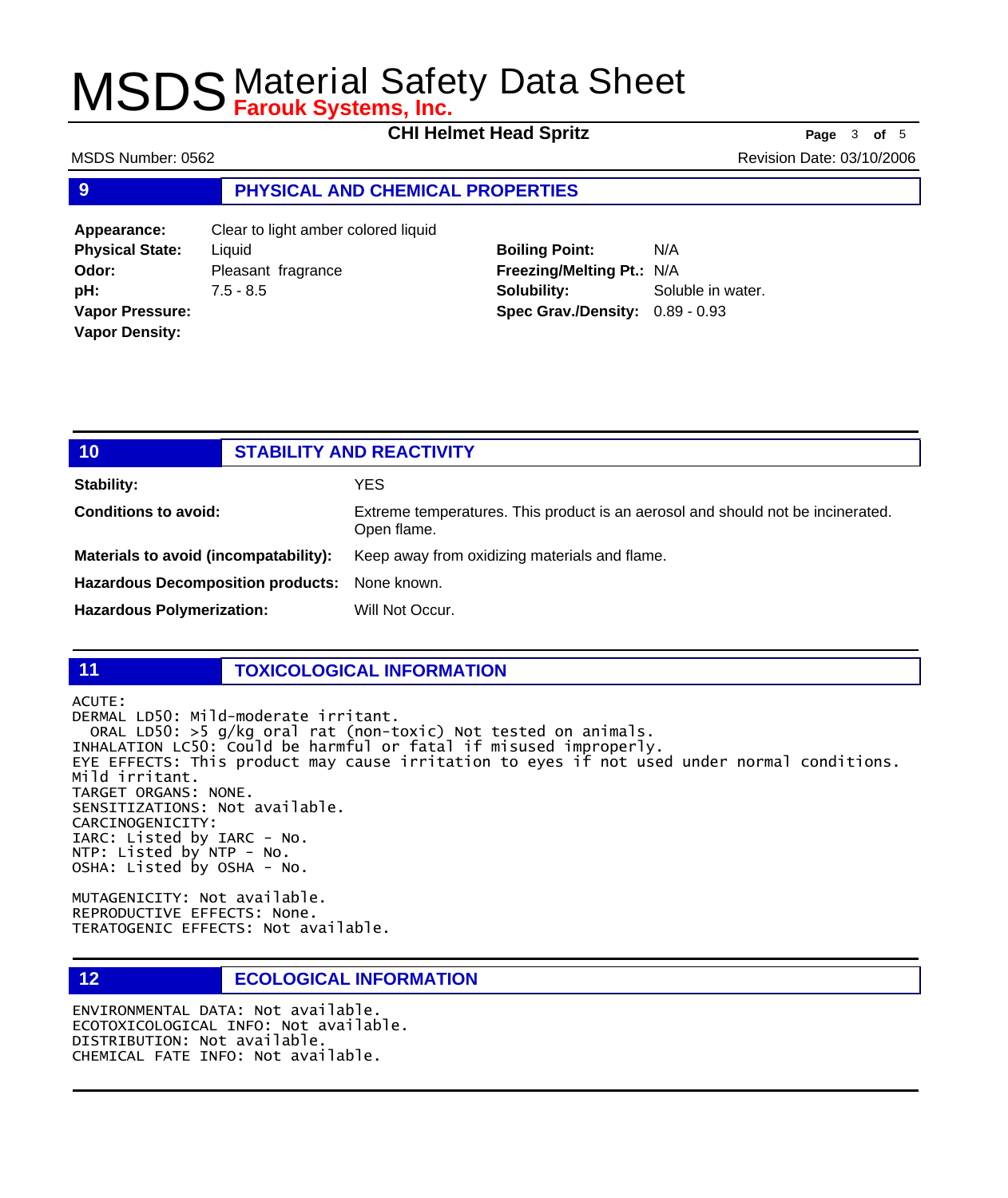**CHI Helmet Head Spritz Page** <sup>4</sup> **of** <sup>5</sup>

MSDS Number: 0562 Revision Date: 03/10/2006

### **13 DISPOSAL CONSIDERATIONS**

US EPA Waste Number and Descriptions:

DISPOSAL METHOD: Controlled release of diluted product into a biological wastewater treatment plant. COMPONENT WASTE NUMBER: No EPA Waste Numbers are applicable for this product's components. DISPOSAL INSTRUCTIONS: Dispose of waste material according to local, state and federal rules and regulations.

**14 TRANSPORT INFORMATION**

This product is not regulated as a hazardous material by the United States (DOT) or Canadian (TDG) transportation regulations.

DOT CLASSIFICATION: Shipping Name: Comsumer Commodity Class: ORM-D Conforms to 173.150 (c)

IMDG CLASSIFICATION: Shipping Name: ALCOHOLS, N.O.S (ethanol) - UN1987, PG III, LIMITED QUANTITIES Class: 3, FLAMMABLE

IATA CLASSIFICATION: Shipping Name: Consumer Commodity, ID 8000 Class: 9, Miscellaneous Pkg Inst -  $910$ 

1-800-424-9300 1-703-527-3887 CHEMTREC

Outside the United States

## **15 REGULATORY INFORMATION**

UNITED STATES: SARA TITLE III (Superfund Amendments and Reauthorization Act) 311/312 HAZARD CATEGORIES Fire: No. Pressure Generating: No. Reactivity: No. Acute: No. 313 REPORTABLE INGREDIENTS: Not applicable. TITLE III NOTES: None. CERCLA(Comprehensive Response, Compensation, and Liability Act) CERCLA RQ: None. TSCA(Toxic Substance Release Act) TSCA REGULATORY: All ingredients are listed in the TSCA Inventory. CANADA: WHMIS(WORKER HAZARDOUS MATERIAL INFORMATION SYSTEM) This product is WHMIS controlled. CANADIAN INGREDIENT DISCLOSURE LIST: This product contains Ethanol, which is listed on the "Ingredient Disclosure List". CANADIAN ENVIRONMENTAL PROTECTION ACT: All intentional ingredients are listed on the DSL(Domestic Substance List). EUROPEAN COMMUNITY: EU REGULATORY: All intentional ingredients are listed on the European's EINECS Inventory. STATE REGULATIONS: Not available. LOCAL REGULATIONS: Not available.